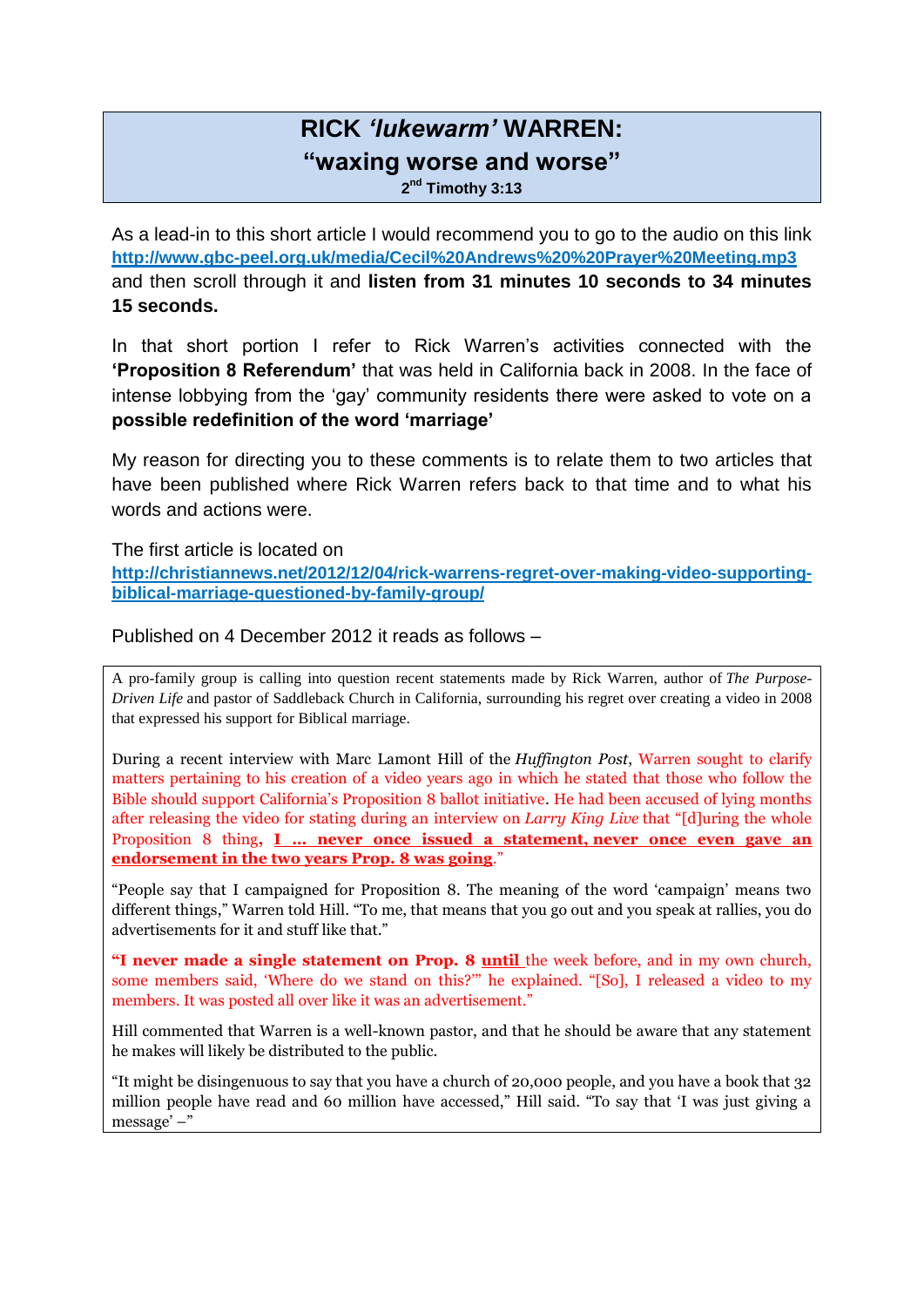"You know what? You're exactly right, Marc, and I learned a lesson from that," Warren replied. "And I learned that anything I say now privately is now public. And I actually learned from that mistake of going, 'Oh, wait a minute, everybody took that like I was pontificating to the whole world.'"

Hill then asked Warren if he could do it all over again, if he would still have created the video.

"I would not have," Warren replied. "**I would not have made that statement.** I wanted to talk to my own people as a duty, because as a shepherd, I'm responsible for those who put themselves under my care. I'm not responsible for everybody else. I am responsible for the people who choose to be under my care and ask me a question."

"So, I've had to look at how do I communicate to my people in a way that doesn't look like I'm pontificating to the entire world," he added.

Following Warren's explanation, some are expressing concern, including **Peter LaBarbera of Americans for Truth About Homosexuality**. LaBarbera **told Christian News Network that Warren's comments made him appear as if he was ashamed to publicly stand for the Biblical definition of marriage.**

**"[Warren] regrets that the statement got out wider than his church. To me, that's incredible because he should be happy that he had influence outside of his church to the whole body of Christ in California — indeed, to people all over the state voting on the issue who look to him for guidance," he said. "And so, that troubles me that he even says now that he wouldn't make that video. … That's saying that he does not want to be a leader on the homosexual 'marriage' issue."**

LaBarbera stated that he believes many pastors are becoming inward and exclusive about their beliefs, when they should be using their influence outside of the four walls of the church.

"[Warren] used the word 'pontificate.' You're not pontificating. You're putting your voice out there as a spiritual and moral leader, and that's what pastors need to do," he said. "They need to get outside of this mindset that I'm only allowed to talk to my church."

"The question is, are Christian leaders self-segregating on the moral issues because they're under the gun of the pro-gay culture?" LaBarbera asked.

He stated that the fear of man should never be an excuse to run from the Christian responsibility of publicly standing for truth.

"The homosexual activist never agonizes and says, 'Wow, I don't think I should talk beyond my group of homosexual activists,'" LaBarbera explained. "They're pontificating all the time. They're telling us what to think. They're telling us that we're bigots if we are against homosexuality, or even if we're against same-sex 'marriage' now, they call you a bigot or a hatemonger or a homophobe."

"I get the fact that [Warren] is under the gun by the homosexual lobby. We all get it," he continued. "The homosexual lobby is aggressive and loud and vocal, and they want him to shut up about homosexuality being a sin, and they want him to conform to their ideology, but he can't."

LaBarbera stated that just like Warren is unashamed to proclaim the need to be involved in humanitarian work, he should likewise make use of his platform to uphold God's definition of marriage.

"I just wish he would stop backtracking and seeming embarrassed about helping to protect marriage," he said. "He doesn't have any qualms about preaching to everybody in the world the need to have compassion for people with AIDS, and he's right about that. But, he also in the same way

[should] be outspoken and non-defensive about helping to protect the historic definition of marriage."

**As previously reported, Warren also came under fire for other comments made during the***Huffington Post* **interview, during which he stated that homosexual behavior "might be" a sin, and that he believes homosexuals will go to Heaven if they "accept Christ."**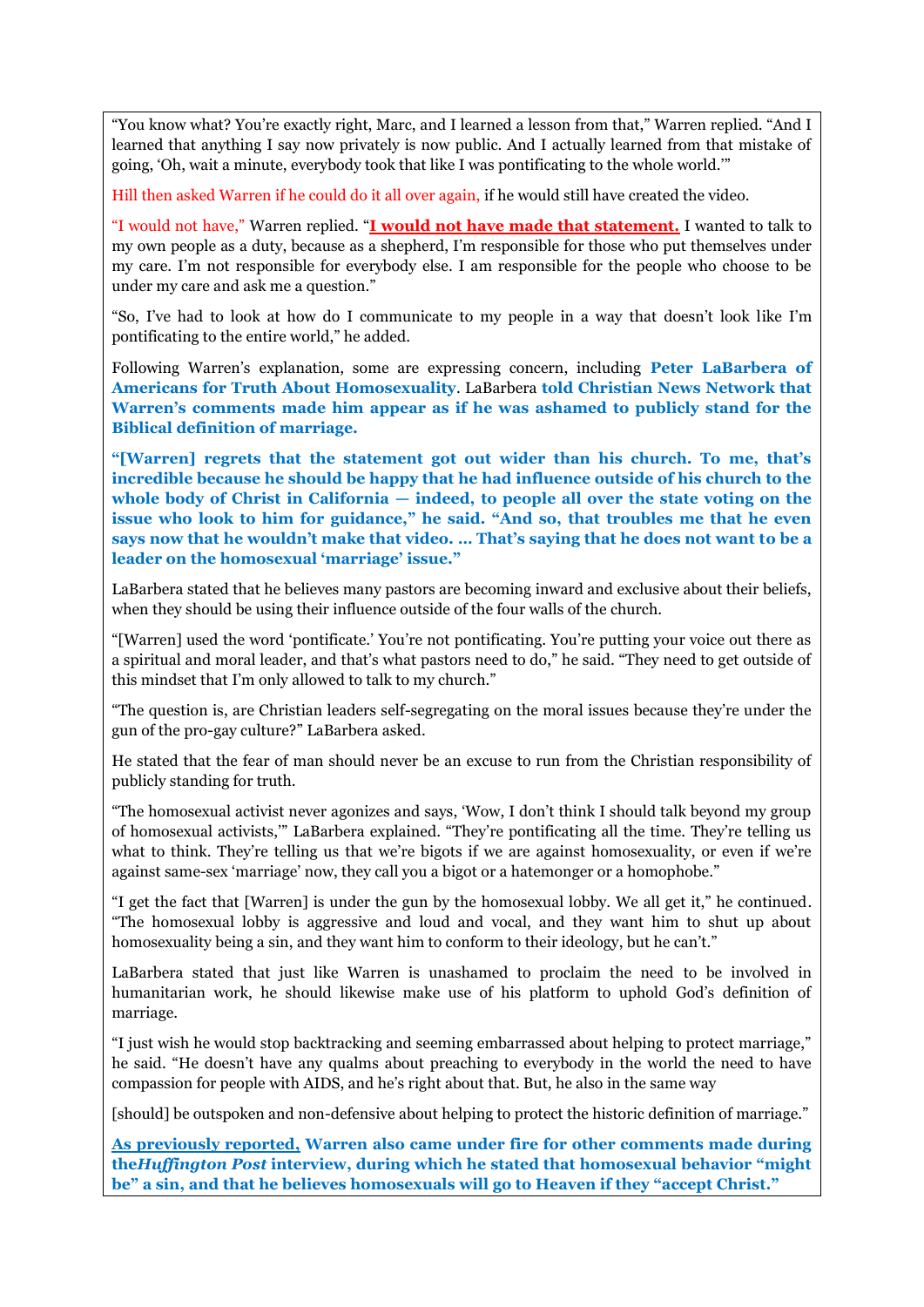## **Rick Warren's office did not return calls for comment by press time.**

The second article is located on

**[http://www.thebereancall.org/content/rick-warren-regrets-video-supporting-biblical](http://www.thebereancall.org/content/rick-warren-regrets-video-supporting-biblical-marriage)[marriage](http://www.thebereancall.org/content/rick-warren-regrets-video-supporting-biblical-marriage)**

and basically re-runs the comments made by Rick Warren.

In the first detailed article near the end it states "**As previously reported"** and this refers to the article located on

**[http://christiannews.net/2012/11/29/rick-warren-uncertain-if-homosexual-behavior-is](http://christiannews.net/2012/11/29/rick-warren-uncertain-if-homosexual-behavior-is-sinful-says-gays-go-to-heaven/)[sinful-says-gays-go-to-heaven/](http://christiannews.net/2012/11/29/rick-warren-uncertain-if-homosexual-behavior-is-sinful-says-gays-go-to-heaven/)**

That article published on 29 November 2012 reads as follows –

Controversy is stirring over recent comments made by Rick Warren, author of the best-selling book *The Purpose-Driven Life* and megachurch leader of Saddleback Church in California, who stated that homosexual behavior "might be" sinful, and that he believes homosexuals go to Heaven.

During an interview this week with the*Huffington Post*, Warren was asked by Marc Lamont Hill if having romantic feelings for a member of the same sex is a sin. Leading up to the question, Warren was explaining that he does not hate homosexuals, and that people should disagree politely on the subject of homosexuality.

"I have many, many gay friends, and have worked around the world with them in gay organizations to try to stop AIDS," he said. "We're doing 'World AIDS Day' this weekend at Saddleback Church. My wife and I have given millions of dollars to help people with HIV/AIDS and have worked with gay organizations on that." **(Cecil – has Mr Warren never read Matthew 6:1?)**

"What about the love part, though? I hear about the AIDS part," asked Hill. "It's not illegal to love somebody," Warren replied.

"But you think it's a sin," Hill asserted. "No, it's not a sin to love somebody," Warren said.

**"It might be a sin to have sex with them," he added. "It might be."**

However, just moments prior, Hill aired a clip from an interview that Warren participated in on *Piers Morgan* this week, where Warren presented a slightly different answer. He began by responding to the question of whether or not a person can be born homosexual.

"I think the jury is still out on that," he said. "It wouldn't bother me if there was a 'gay gene' found, because here's what we know about life: I have all kinds of natural feelings in my life, and it doesn't necessarily mean that I should act on every feeling. … I do not believe that attraction is a sin, but I do believe that some actions are sin."

Warren stated during his interview with Hill that he believes sex outside of marriage is always sinful, however, and that he obtains his views from the Bible.

"I make no bones about it. I'm an evangelical pastor, so my source of authority is, what does the Bible say about it?" he said. "However, people will have other sources of authority."

"Or, different readings of the Bible," Hill injected.

"Or different readings — that's very true," Warren agreed.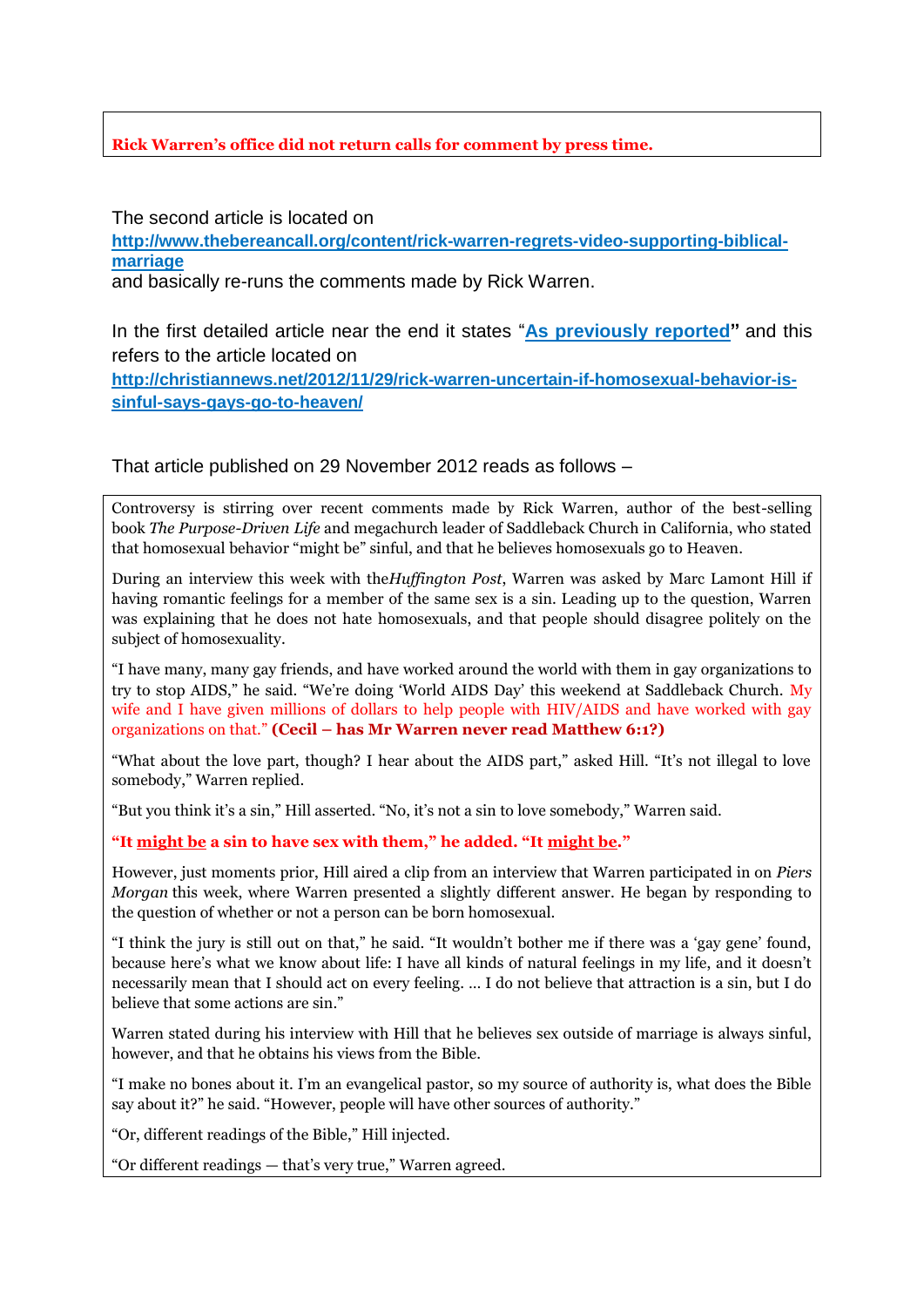Later during the interview, when Hill asked Warren if he believes homosexuals will go to Hell, he replied that they will not.

"No, not because they're gay," he said. "We go to Hell because we choose to reject the grace of God."

When Hill asked what happens to a homosexual that accepts Jesus, Warren responded enthusiastically.

**"He's going to Heaven!" he declared. "Without a doubt." (Cecil – provided that with true repentance he earnestly seeks to do what the Lord told the adulterous woman of John 8:11 "Go and sin no more")**

Warren is not the first evangelical to make the assertion, however. Earlier this year, megachurch author and speaker Joel Osteen similarly told popular talk show host Oprah that he also believes homosexuals are saved.

"Will a gay person be accepted into heaven, as you see it?," Oprah asked Osteen. "I believe they will," he replied.

Craig Gross of "XXXChurch" also made statements in July that he doesn't think God would send homosexuals to Hell.

"Why do they (religious people) believe that the gay guy goes to Hell, but the fat preacher who builds some of the largest churches in the world makes it to Heaven?" Gross wrote in an online blog.

However, many Christians view statements such as these as compromise against the word of God.

**"The concept of a 'gay Christian' is an oxymoron in light of numerous Scriptural instances wherein homosexual behavior is forbidden," Alex Mason, policy analyst for the Family Policy Network, told Christian News Network. "One cannot live in a continual state of unrepentant sexual sin while calling themselves a Christian."**

"That's not to say Christians can't struggle with sin, including sexual sin," he continued. "The Christian life as a constant struggle against sin, and just as some Christians struggle to defeat heterosexual lust, others may struggle to defeat homosexual lusts."

**Peter LaBarbera, the president of Americans for Truth About Homosexuality, agreed. He stated that he was shocked at Rick Warren's comments.**

**"You don't want to give the impression that it's fine and dandy to live the homosexual lifestyle and as long as I believe in Jesus, I can still go to Heaven," he said. "It's one thing to have attractions and [fight] that, [and another to embrace homosexual behavior]."**

Mason, whose ministry operates the website [HopeForHomosexuals.com](http://www.hopeforhomosexuals.com/), stated that Warren should have explained his beliefs further, so as not to jeopardize the eternity of valuable souls.

"Warren failed to define what it means to 'accept Christ,' leaving viewers with the notion that a person can simply express a 'belief' in Jesus' existence without turning away from the sins He died to atone," he lamented.

**"When you accept Christ, your behavior changes," LaBarbera said. "And the attitude is [people like Warren] don't want to talk about changes. … We know that God changes homosexuals, so why isn't Rick Warren saying that?"**

LaBarbera also told Christian News Network that he thinks Warren is treading into very dangerous territory by insinuating that the issue of homosexual behavior is a grey area.

"What part of Romans 1 doesn't Rick Warren understand? It's so clear," he said. "When you make statements like these, you end up losing the Biblical sense, and the Biblical sense is that this is an abomination."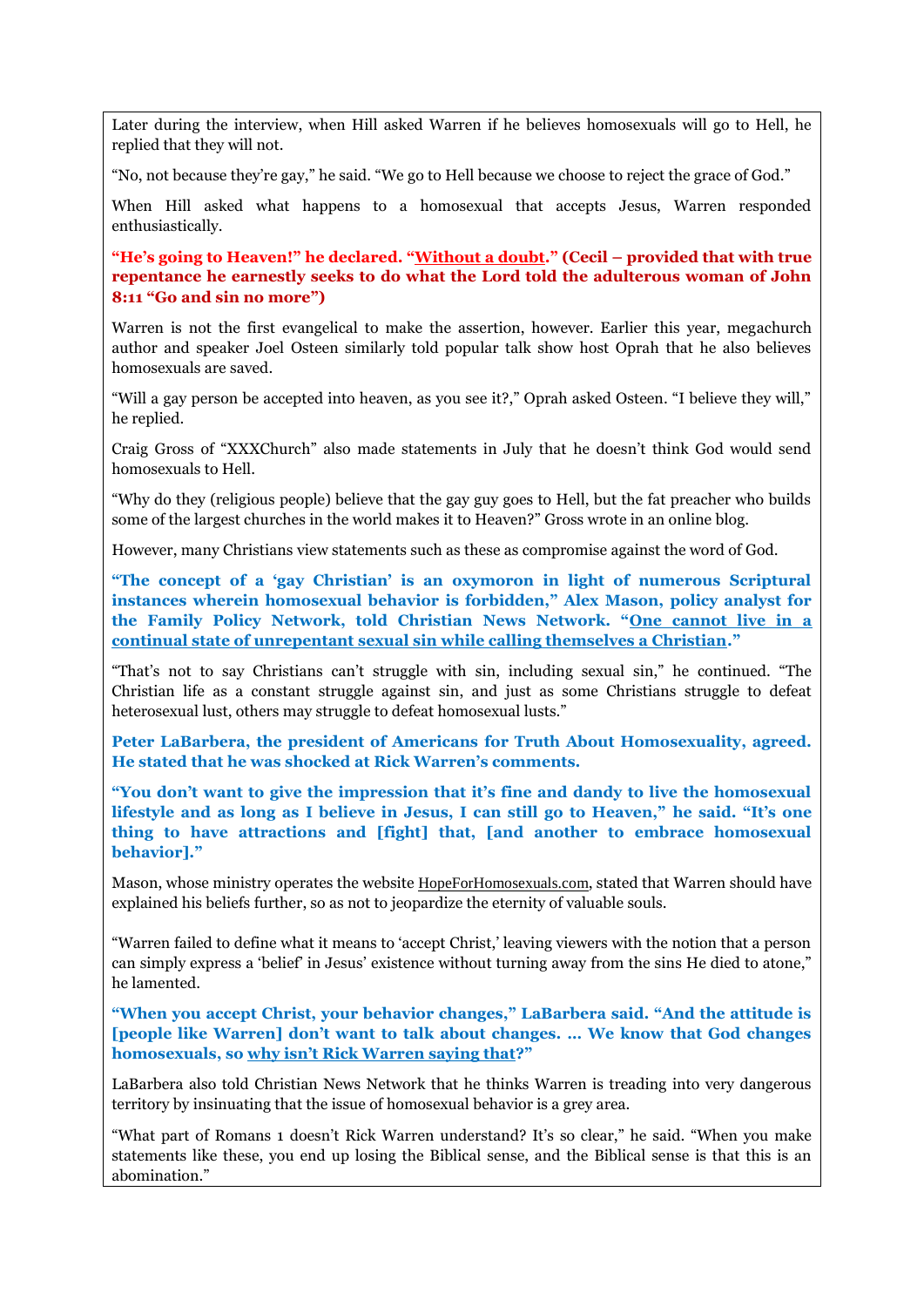Mason agreed, and outlined that sin needs to be taken seriously by those who wear the name of Christ.

"Christians should not, for one moment, hesitate when asked about behaviors that Scripture clearly calls sinful," he said. "It is impossible for anyone to legitimize or make holy what God Himself has called unholy."

**"The Apostle Paul did not hesitate to faithfully echo God's standards in his letter to the Corinthians, wherein he included a long list of sins that will keep people from the kingdom of God, including the sin of homosexuality," Mason continued, citing 1 Corinthians 6:9-11. "Modern preachers would do well to follow Paul's example in condemning that which God has condemned, while also proclaiming that the only hope for sinners – homosexual and heterosexual alike — is faith in Jesus Christ: 'All who call on the name of the Lord will be saved.'"**

LaBarbera said that Warren should not only have called homosexual behavior sin, but should have gone deeper to the root issue.

"It's also sinful to lust after another man," LaBarbera said. "We can't advocate sin as believers, and we have to think about how that the person that's struggling with homosexuality is going to hear this."

**"There is no Biblical basis for his statements," he added. "I think Rick Warren needs to retract that ['might be'] statement and clarify it. If he does not retract it, he has fallen into error."**

"Rick Warren has a heart for lost souls, but he seems fearful he'll offend people he could otherwise lead to salvation by telling the truth about their sin. That may indicate an inadequate faith in God's sovereignty, or a failure to fully believe God's Word has the power to transform lives," Mason concluded. "I pray he'll find the courage to be just as determined to be the salt of the earth as he is to be a light to the world."

**Requests for comment were not returned by Saddleback Church.**

In **Revelation 3:14-19** the Lord writes to the professing church in Laodicea and identifies their boasting in **verse 17** when He says **"thou sayest, I am rich and increased with goods".** 

He then goes on to state plainly what their true spiritual state is **"thou art wretched, and miserable** (Vines: 'pitiable') **and poor** (Vines: 'metaphorical use': Cecil - to convey 'spiritual poverty') **and blind** (Vines: 'metaphorical use': Cecil - to convey 'spiritual blindness/ignorance') **and naked"** (Vines: 'the carnal condition of a local church)

Earlier in **verse 16** the Lord describes this church as being **"lukewarm" –** according to Vines Dictionary this professing church in Laodicea **'afforded no refreshment to the Lord such as is ministered naturally by either cold or hot water'.**

When it comes to his views on '**the practice of homosexuality'** and his views on so-called **'same-sex marriage'** Rick Warren certainly falls into the **'lukewarm'**  category. By his uncertain leadership **("If the trumpet shall give an uncertain sound who shall prepare himself to the battle?" 1 Corinthians 14:8)** he is identified with those referred to by Paul in **2nd Timothy 3:13 "evil men shall wax worse and worse, deceiving and being deceived".** By his backtracking on his earlier biblically based comments Rick Warren is in little danger of suffering as Paul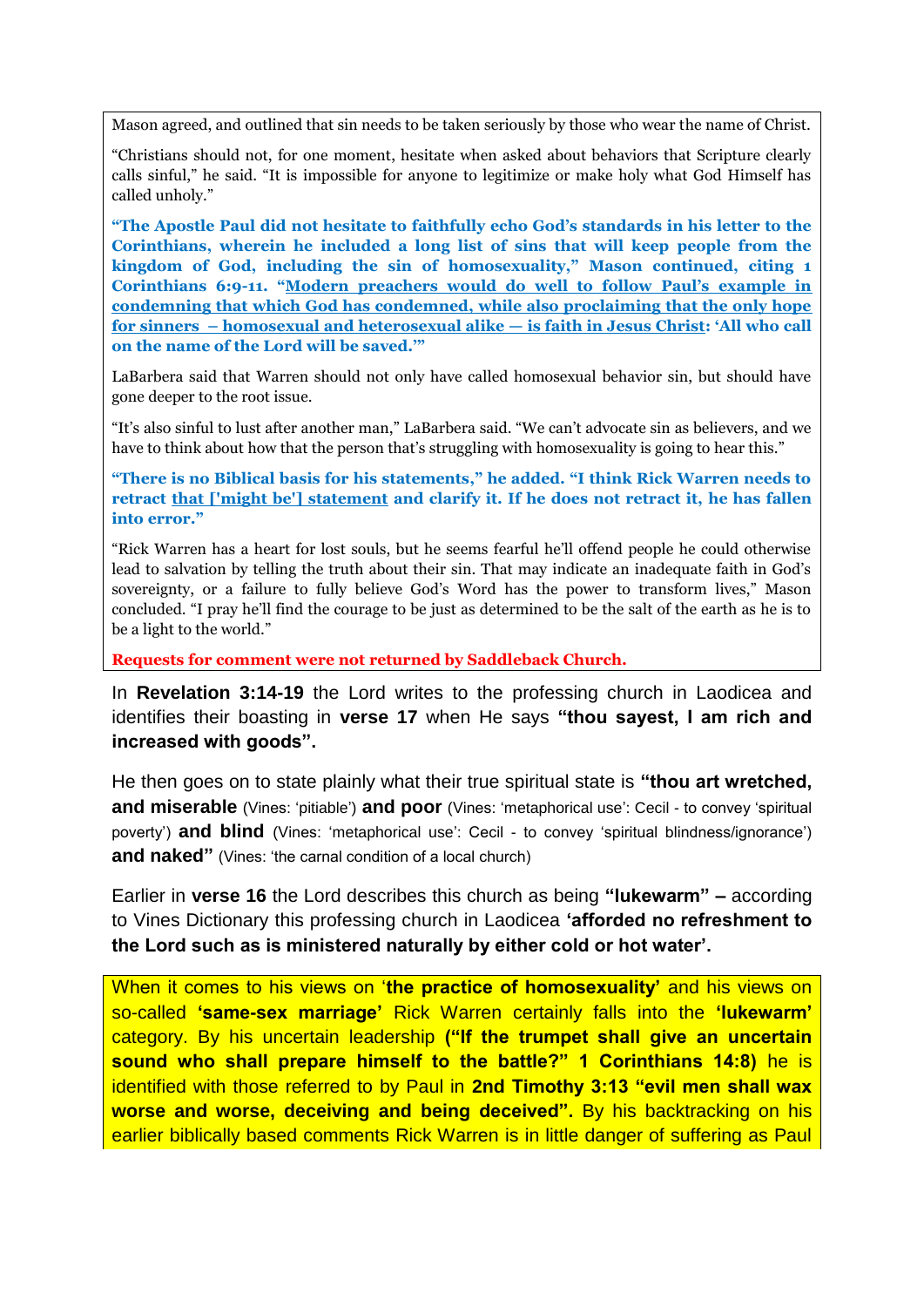outlined in the preceding verse in **2nd Timothy 3:12 "and all that will live godly in Christ Jesus shall suffer persecution".**

In the light of this **'lukewarmness'** by Rick Warren, a so-called leading USA 'evangelical' pastor, the report of 9 January 2013 on this link [http://www.worldmag.com/2013/01/national\\_cathedral\\_to\\_host\\_gay\\_weddings](http://www.worldmag.com/2013/01/national_cathedral_to_host_gay_weddings) should really come as no surprise – that report reads

WASHINGTON—Evangelical policy groups are not surprised by the Washington National Cathedral's announcement Wednesday that same-sex "wedding" ceremonies would be allowed at the 106-year old church.

"The Episcopal Church has been increasingly out of touch with Christian orthodoxy and the rest of the Anglican Communion worldwide for some time, and this only adds to that," said Peter Sprigg of the Washington-based Family Research Council.

Last November, Maryland voters approved a same-sex "marriage" ballot initiative, joining the neighboring District of Columbia in legalizing such unions. In the aftermath of the Maryland ballot result, National Cathedral officials decided to start hosting such ceremonies effective immediately.

"As a kind of tall-steeple, public church in the nation's capital, by saying we're going to bless same-sex marriages, conduct same-sex marriages, we are really trying to take the next step for marriage equality in the nation and in the culture," the Rev. Gary Hall, the cathedral's dean, told the Associated Press.

The cathedral is the seat of The Episcopal Church and its 2 million members in the United States. But it also serves as a place of celebration and mourning for the nation's larger faith community. It is where the national prayer service for this month's presidential inauguration will occur, and it has hosted the state funerals for former Presidents Ronald Reagan and Gerald Ford. With hundreds of thousands of visitors to the National Cathedral each year, pro-gay "marriage" groups will herald this decision as a symbolic victory for their movement.

**The National Cathedral will offer a new rite of "marriage" for gay, lesbian, bisexual, and transgender members that The Episcopal Church's House of Bishops authorized last year.** The decision to use the new rite and the performing of same-sex "marriage" ceremonies is left to the discretion of the bishops overseeing each diocese within the larger church. The bishop of Washington, in charge of a diocese that covers the District of Columbia and four counties in Maryland, decided last month to allow the new expanded "marriage" rite. Last year, the bishops also voted to allow the ordination of transgendered persons. Such decisions have led some conservative Episcopal congregations to leave the denomination.

**The move by the National Cathedral comes one month after the first same-sex "wedding" performed at Cadet Chapel at the U.S. Military Academy in West Point, N.Y.** In November, voters in Maine and Washington joined Maryland to become the